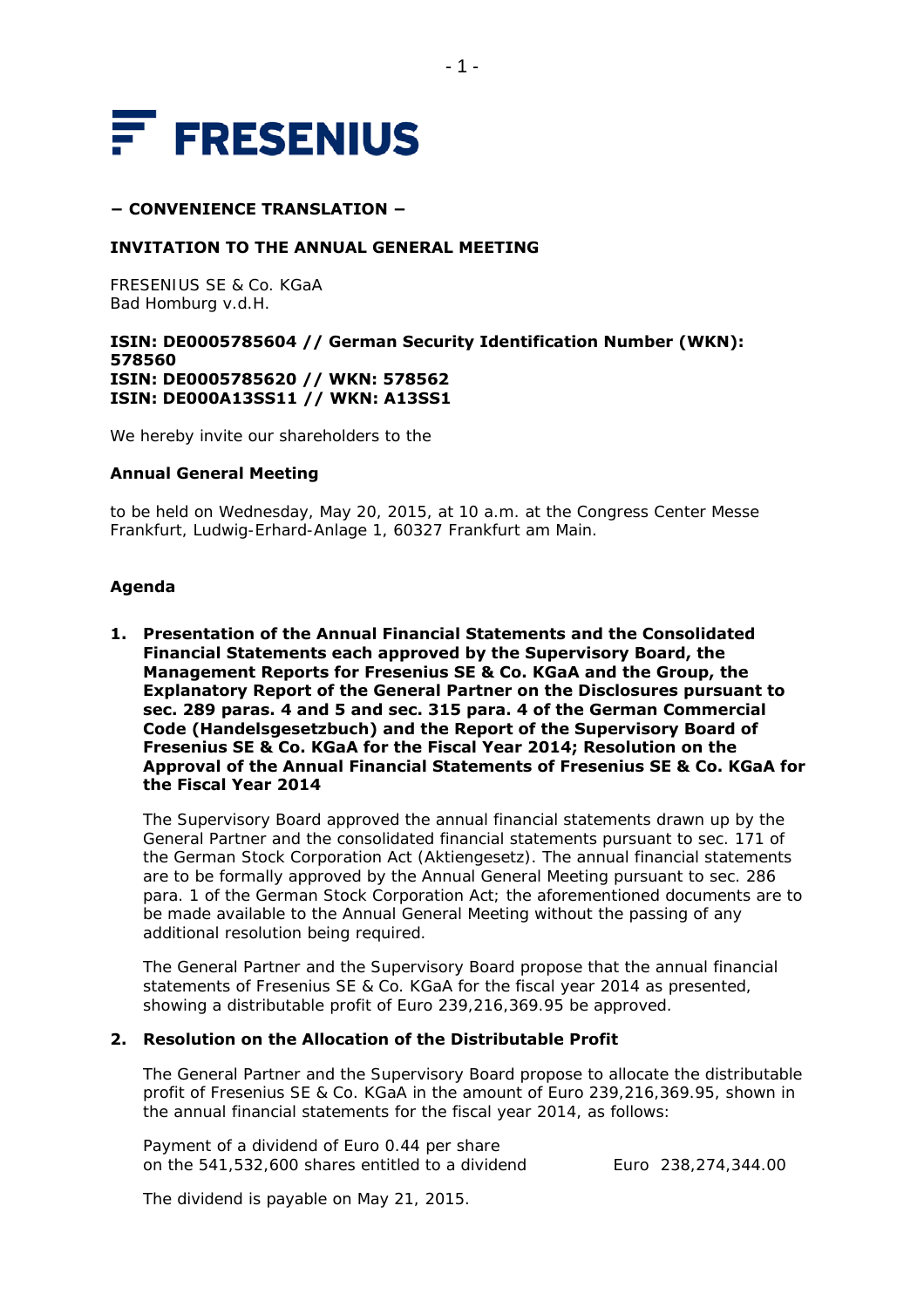Balance to be carried forward Euro 1942,025.95

Euro 239,216,369.95

## **3. Resolution on the Approval of the Actions of the General Partner for the Fiscal Year 2014**

The General Partner and the Supervisory Board propose to approve the actions of the General Partner for the fiscal year 2014.

### **4. Resolution on the Approval of the Actions of the Supervisory Board for the Fiscal Year 2014**

The General Partner and the Supervisory Board propose to approve the actions of the members of the Supervisory Board of the Company for the fiscal year 2014.

## **5. Election of the Auditor and Group Auditor for the Fiscal Year 2015**

Upon recommendation of its Audit Committee, the Supervisory Board proposes to elect KPMG AG Wirtschaftsprüfungsgesellschaft, Berlin, as the auditor and group auditor for the fiscal year 2015.

## **6. Resolution on the Approval of Domination Agreements with Fresenius Kabi AG and Fresenius Versicherungsvermittlungs GmbH**

In the Fiscal Year 2015, intercompany agreements were entered into between Fresenius SE & Co. KGaA, as the controlling company, and two companies, whose respective shares are wholly held by Fresenius SE & Co. KGaA. In detail, the mentioned intercompany agreements are:

- A Domination Agreement with Fresenius Kabi AG, dated March 12, 2015, and
- A Domination Agreement with Fresenius Versicherungsvermittlungs GmbH, dated March 12, 2015.

As a result of evolving rulings of the German Federal Fiscal Court *(Bundesfinanzhof)* on matters concerning organizational integration within the frame of tax unity for VAT purposes (*Organschaft*), the fiscal authorities have made corresponding modifications to the German Utilization Decree on VAT *(Umsatzsteueranwendungserlass - UStAE)*. In order to ensure that the longstanding tax unity for VAT purposes between Fresenius SE & Co. KGaA, as controlling company, and Fresenius Kabi AG and Fresenius Versicherungsvermittlungs GmbH, as dependent companies, remains in full compliance with the relevant fiscal requirements it is necessary to enter into Domination Agreements in addition to the existing Profit and Loss Transfer Agreements. In the light of a review of Fresenius SE & Co. KGaA's various current organizational integration measures, Domination Agreements are now considered to be the best means to satisfy the demands for organizational integration required by the fiscal authorities.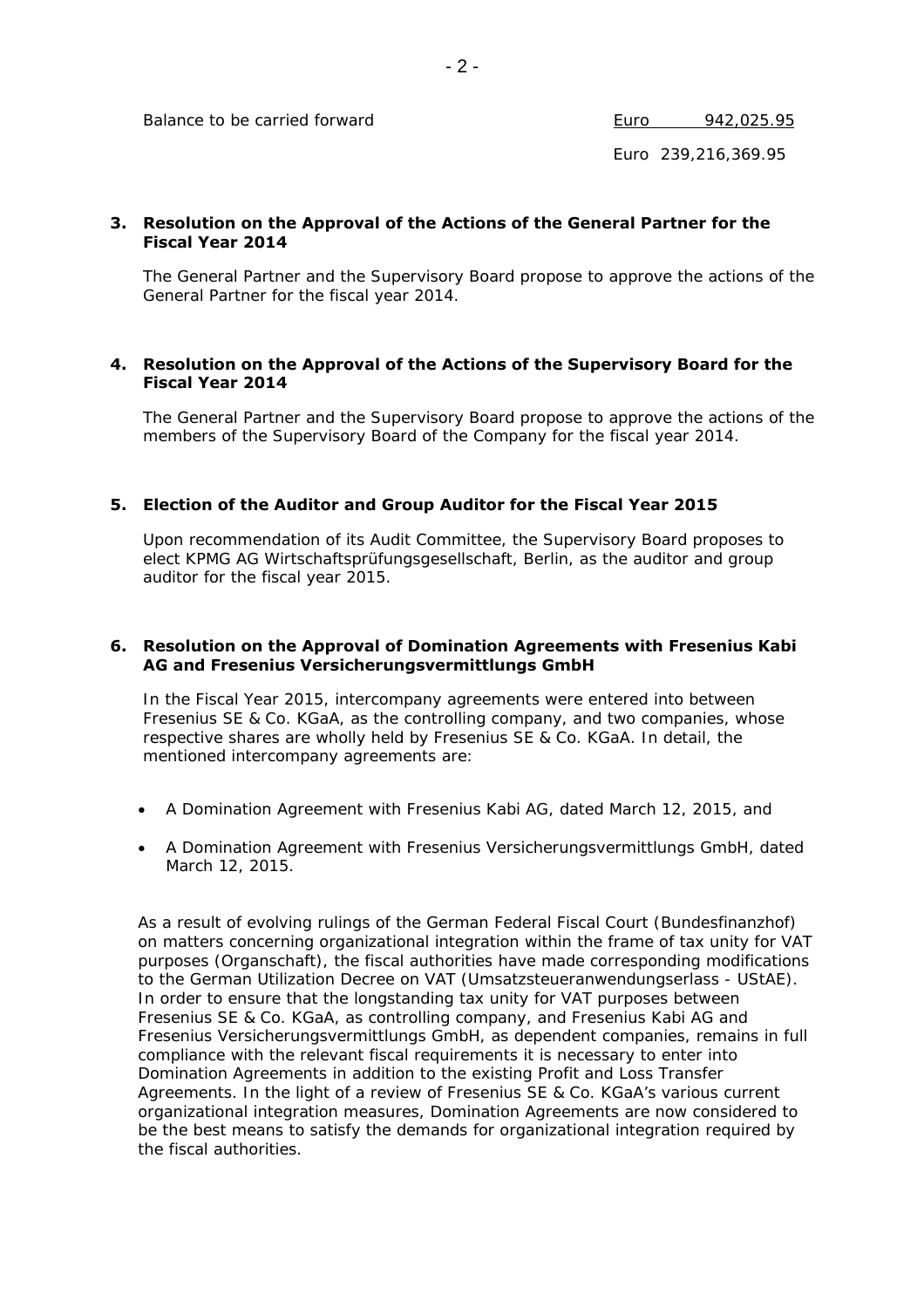The Domination Agreements between Fresenius SE & Co. KGaA and Fresenius Kabi AG and Fresenius Versicherungsvermittlungs GmbH have the following material content:

- Each dependent company shall place its management under the control of the controlling company. The controlling company shall be entitled to give instructions to the members of the management board or to the managing directors of the respective dependent company with regard to the management of the respective dependent company.
- Where a Profit and Loss Transfer Agreement exists between the respective parties, the provisions on loss compensation stipulated therein shall also apply to the Domination Agreement. Otherwise, the Domination Agreement contains a respective provision. In both cases, the controlling company shall be obligated to compensate each dependent company for losses pursuant to, or in accordance with, the provisions of sec. 302 of the German Stock Corporation Act (*AktG*), as amended.
- The agreements will enter into effect upon registration in the competent Commercial Register for the respective dependent company.
- The agreements will be entered into for an indefinite period. Each of the parties will be able to terminate the respective agreement at the end of any financial year of the respective dependent company, subject to a notice period of six months.
- The right to terminate the agreement for cause without notice shall remain unaffected. Cause shall include, but not be limited to, the controlling company no longer directly or indirectly holding the majority of the voting rights or capital of the respective dependent company, or upon the end of the respective Profit and Loss Transfer Agreement between the parties without such agreement being immediately replaced by another profit and loss transfer agreement.

In addition to the approval of the Annual General Meeting of Fresenius Kabi AG and the Shareholders Meeting of Fresenius Versicherungsvermittlungs GmbH, which were adopted by resolution dated April 1, 2015 for Fresenius Kabi AG and by resolution dated April 1, 2015 for Fresenius Versicherungsvermittlungs GmbH, the Domination Agreements described above also require the approval of the Annual General Meeting of Fresenius SE & Co. KGaA. The Domination Agreements will enter into effect upon their approval of the Annual General Meeting of Fresenius SE & Co. KGaA and their subsequent registration in the competent Commercial Register for Fresenius Kabi AG and for Fresenius Versicherungsvermittlungs GmbH in Bad Homburg v. d. H.

Pursuant to sec. 293a of the German Stock Corporation Act, the Management Board of the General Partner of Fresenius SE & Co. KGaA as well as the Management Board of Fresenius Kabi AG and the Management of Fresenius Versicherungsvermittlungs GmbH respectively have submitted a joint report.

From the date of convening the Annual General Meeting, the documents pertaining to this agenda item and other information pertaining to the Annual General Meeting will be made available on the company's website (www.fresenius.de). It will also be possible to access these documents during the course of the Annual General Meeting of the Company.

Neither examination of the Domination Agreements by a contract auditor nor a corresponding audit report were required, because all shares of Fresenius Kabi AG and Fresenius Versicherungsvermittlungs GmbH are held by Fresenius SE & Co. KGaA (sec. 295 para. 1 of the German Stock Corporation Act). For the same reason, neither compensation pursuant to sec. 304 of the German Stock Corporation Act nor severance payments pursuant to sec. 305 of the German Stock Corporation Act are to be granted in connection with the Domination Agreements.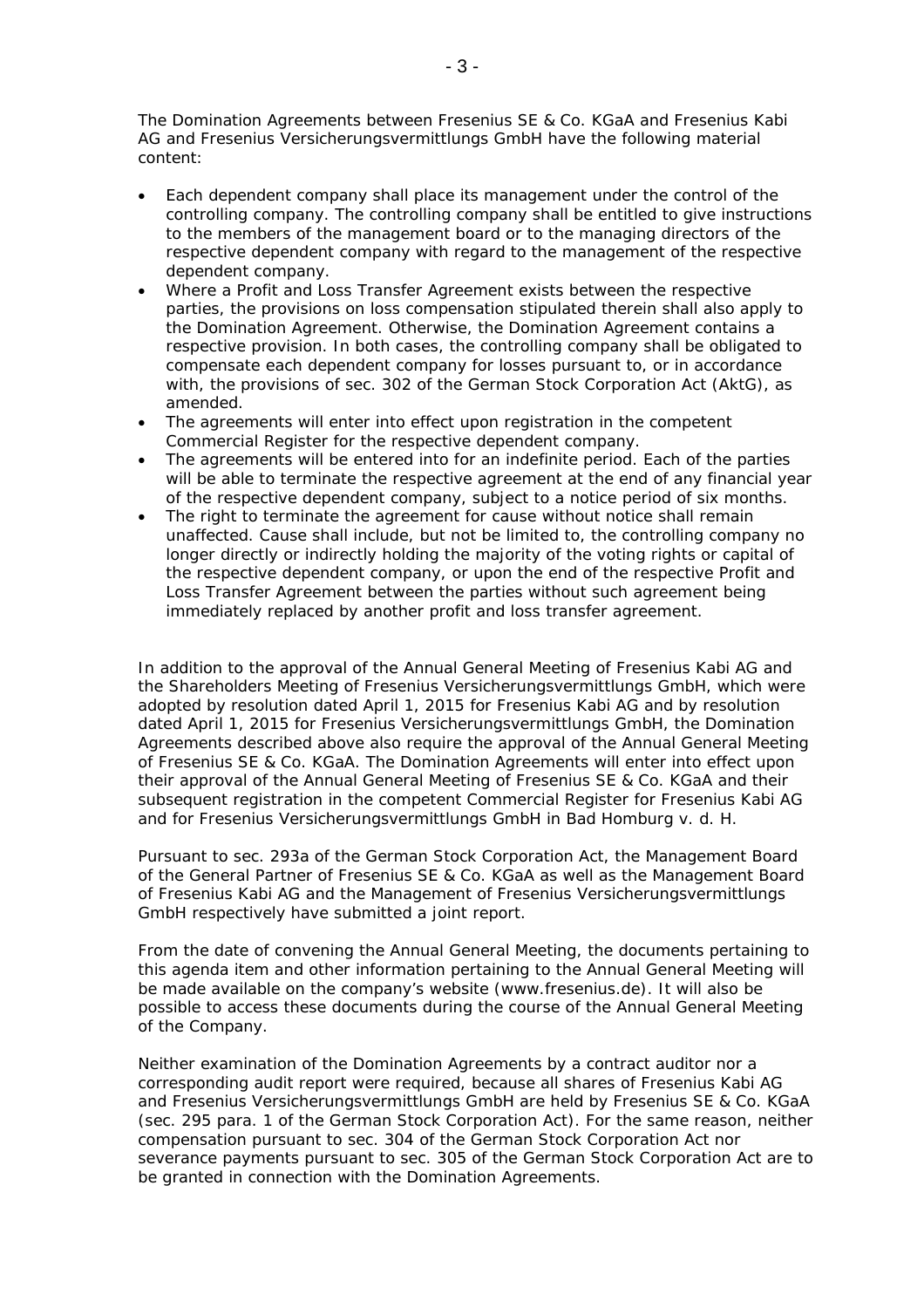The General Partner and the Supervisory Board propose to resolve as follows:

- a) The Domination Agreement between Fresenius SE & Co. KGaA and Fresenius Kabi AG dated March 12, 2015 is approved.
- b) The Domination Agreement between Fresenius SE & Co. KGaA and Fresenius Versicherungsvermittlungs GmbH dated March 12, 2015 is approved.

## **7. Election of a new member of the Supervisory Board**

Pursuant to secs. 95 and 96 of the German Stock Corporation Act, sec. 22 in conjunction with secs. 24 and 25 of the Co-Determination of Employees in Cross-Border Mergers Act (*MgVG*) and Article 8 (1) and (2) of the Articles of Association, the Supervisory Board of Fresenius SE & Co. KGaA comprises six representatives each from the shareholders and the employees.

The election of a new member of the Supervisory Board is necessary because the Supervisory Board member, Dr. Gerhard Rupprecht, was fatally injured in an accident on August 8, 2014.

The Supervisory Board proposes to elect to the Supervisory Board as representative of the shareholders

Mr. Michael Diekmann, Chairman of the Board of Management of Allianz SE, resident in Munich,

with effect as of the close of this Annual General Meeting until the close of the Annual General Meeting which resolves on the ratification of actions of the Supervisory Board for the Fiscal Year 2015. In the event that he is elected to the Supervisory Board, Mr. Diekmann has expressed his intention to stand for the post of Deputy Chairman.

The Annual General Meeting will not be bound by this election nomination.

Mr. Diekmann holds official posts on statutory supervisory boards or comparable domestic or international control bodies of the following companies:

BASF SE (Deputy Chairman of the Supervisory Board) Linde AG (Deputy Chairman of the Supervisory Board) Siemens AG

Allianz Australia Ltd (Non-Executive Director)

The companies of the Fresenius Group maintain business relations with the Allianz Group under customary conditions. In the Financial Year 2014, the Fresenius Group paid the Allianz Group the net amount of €11.6 million (2013: €5.3 million) for insurance premiums. At the close of the Annual General Meeting of Allianz SE on May 6, 2015, Mr. Diekmann will stand down from the Management Board of Allianz SE. Thus, the Supervisory Board is of the opinion that there shall be no business or personal relations that are to be disclosed pursuant to sec. 5.4.1. of the German Corporate Governance Code at the point in time of the Annual General Meeting of Fresenius SE & Co. KGaA on May 20, 2015.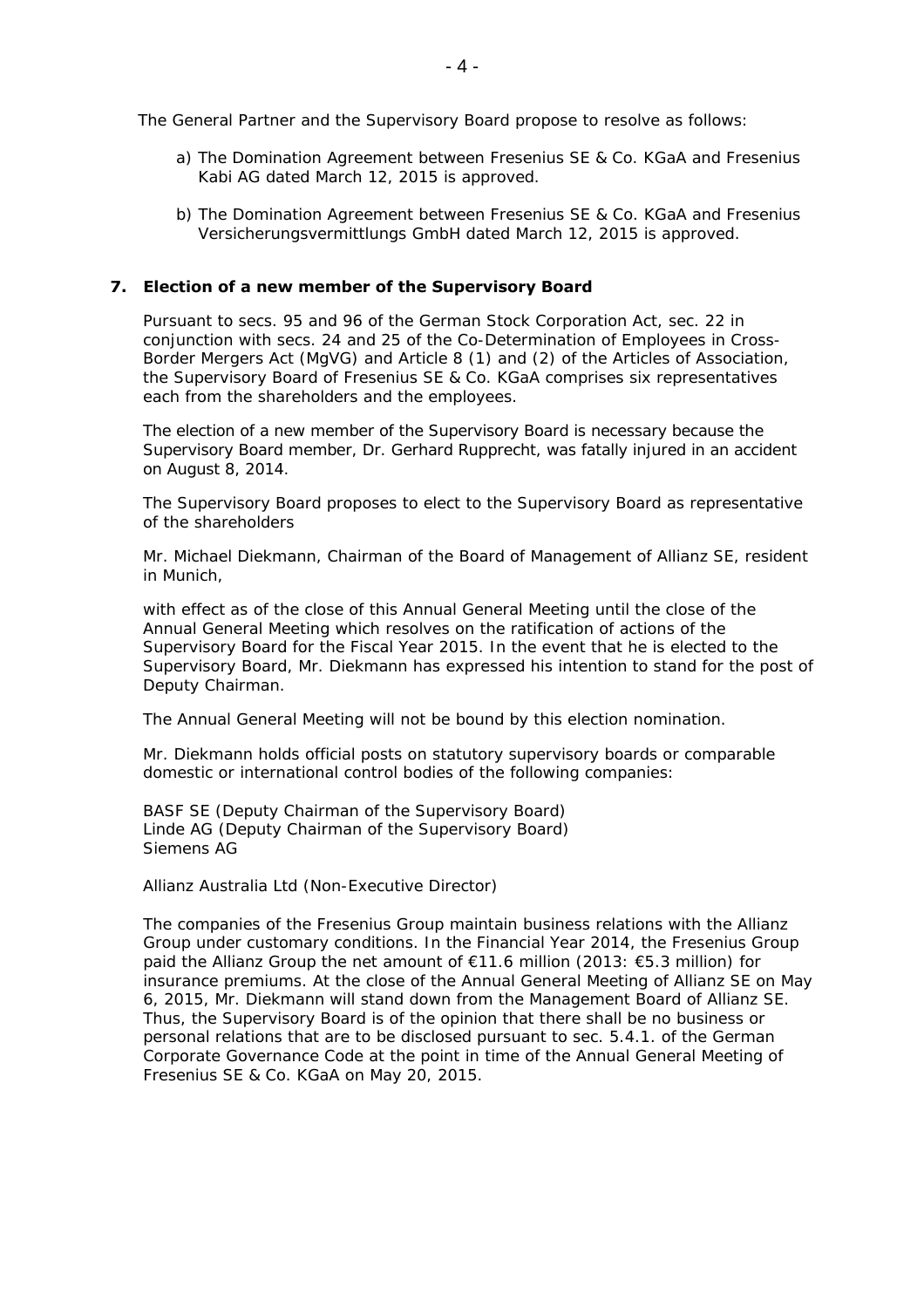### **8. Resolution on the Election of a New Member to the Joint Committee**

Article 13a of the Articles of Association of the Company stipulates that the Company shall have a Joint Committee consisting of two members of the Supervisory Board of the General Partner, delegated by the General Partner and two members of the Supervisory Board of the Company (Joint Committee).

The election of a new member of the Joint Committee is necessary because one of the members, Dr. Gerhard Rupprecht, was fatally injured in an accident on August 8, 2014.

Pursuant to Article 13b (4) and Article 8 (3) to (6) of the Articles of Association, the Supervisory Board proposes to elect to the Joint Committee

Mr. Michael Diekmann, Chairman of the Board of Management of Allianz SE, resident in Munich,

with effect as of the close of this Annual General Meeting until the close of the Annual General Meeting which resolves on the ratification of the actions of the Supervisory Board for the Financial Year 2015. Information on Mr. Michael Diekmann is set forth below in agenda item 7.

### **Total Number of Shares and Voting Rights**

At the time the Annual General Meeting is convened, 542,820,402 shares out of a total of 542,820,402 shares issued carry participation rights and voting rights.

#### **Participation in the Annual General Meeting and Exercise of Voting Rights**

Shareholders who wish to participate in the Annual General Meeting or to exercise their voting rights must register for the Annual General Meeting and prove their eligibility.

The registration and proof of eligibility must be received by the Company at

Fresenius SE & Co. KGaA c/o Deutsche Bank AG Securities Production General Meetings Postfach 20 01 07 60605 Frankfurt am Main

Fax no.: +49 69 12012-86045 E-mail: WP.HV@db-is.com

at least 6 days prior to the Annual General Meeting, i.e. no later than May 13, 2015, 24:00 hours CEST. For the purpose of proving eligibility, a special proof of share ownership issued by the custodian in writing (*Textform*) in the German or English language is sufficient. The proof of share ownership has to relate to the start of April 29, 2015, i.e. 0:00 hours CEST (record date). The shareholder or his authorized representative shall receive an admission ticket for the Annual General Meeting against submission of the proof of share ownership.

In relation to the Company, a shareholder will only be deemed a shareholder entitled to participate in the Meeting and to exercise voting rights if the shareholder has submitted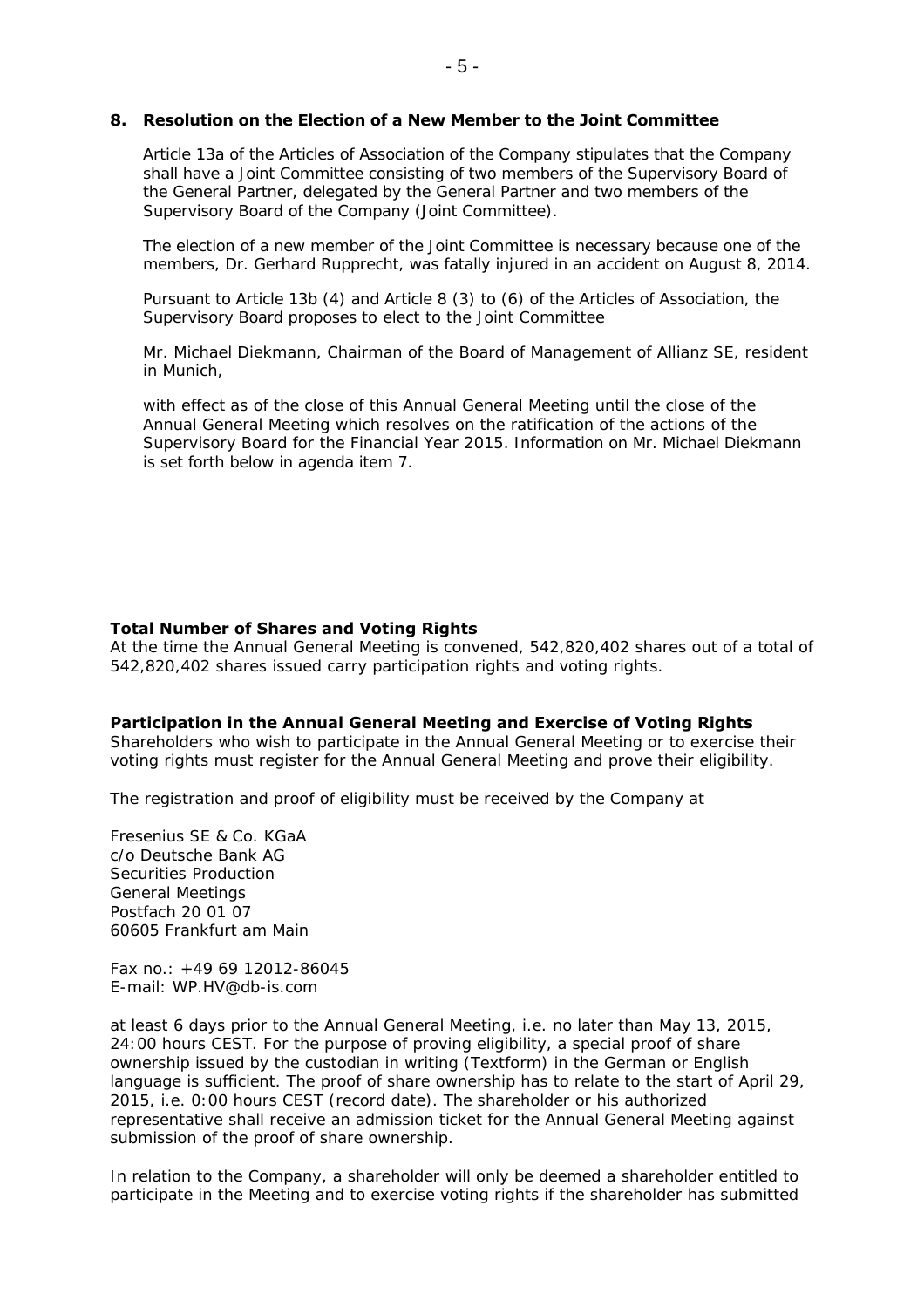the special proof of share ownership. The entitlement to participate in the Meeting and the scope of the voting rights are exclusively determined by the proven shares owned on the record date. The record date shall not result in a blocking period during which it is not allowed to sell shares. Even in the event of a full or partial sale of the shareholding following the record date, only the shares owned by the shareholder on the record date will be relevant for participation in the Meeting and the scope of the voting rights, i.e. a sale of shares, if any, after the record date will not affect entitlement to participate in the Meeting and the scope of the voting rights. This also applies mutatis mutandis if (additional) shares are purchased after the record date. Persons who do not own any shares on the record date, and become shareholders only after the record date, are not entitled to participate in the Meeting and to exercise voting rights. The record date does not constitute a relevant date with respect to the entitlement to dividends.

Each share grants one vote in the Annual General Meeting.

### **Voting Procedure**

#### *Voting by proxies*

A shareholder may also instruct an authorized representative, e.g. the custodian bank, an association of shareholders or any other person of his choice, to exercise his voting right in the Annual General Meeting. A registration of the shareholder, including proof of share ownership, in due time in accordance with the aforesaid will also be necessary in case of a voting by proxy.

Pursuant to sec. 134 para. 3 sent. 3 in conjunction with sec. 278 para. 3 of the German Stock Corporation Act, the power of attorney must be granted and revoked, and the authorization evidenced, to the Company in writing (*Textform*) (sec. 126b German Civil Code (*Bürgerliches Gesetzbuch*). Shareholders wishing to authorize a proxy should use the form of the power of attorney they will receive together with the admission ticket. The power of attorney respectively the evidence of the authorization must either be presented on the day of the Annual General Meeting or be sent to the Company at the following address:

Fresenius SE & Co. KGaA Investor Relations c/o Computershare Operations Center 80249 Munich Fax no.: +49 89 309037 4675 E-mail: FreseniusSE-HV2015@computershare.de

For organizational reasons, if the power of attorney or the proof of the power of attorney is submitted to the Company in advance at the postal address, fax number or e-mail address stated above, we request that this be done by 6 p.m. CEST on Monday, May 18, 2015.

Pursuant to Article 15 (4)(3) of the Articles of Association, it is determined that a power of attorney can be revoked by appearing in person at the Annual General Meeting.

If the power of attorney is granted to a credit institution or any other individual, association of shareholders or institution treated as equivalent to the aforesaid pursuant to sec. 135 para. 8 and para. 10 in conjunction with sec. 125 para. 5 of the German Stock Corporation Act and sec. 278 para. 3 of the German Stock Corporation Act, in general, particularities are to be considered which are to be requested from the respective authorized proxy. Pursuant to sec. 135 para. 1 sent. 2 of the German Stock Corporation Act, the power of attorney must be kept by the proxy in a verifiable form. Such power of attorney must be complete and may only contain declarations associated with the exercise of voting rights. Shareholders wishing to issue a proxy authorization to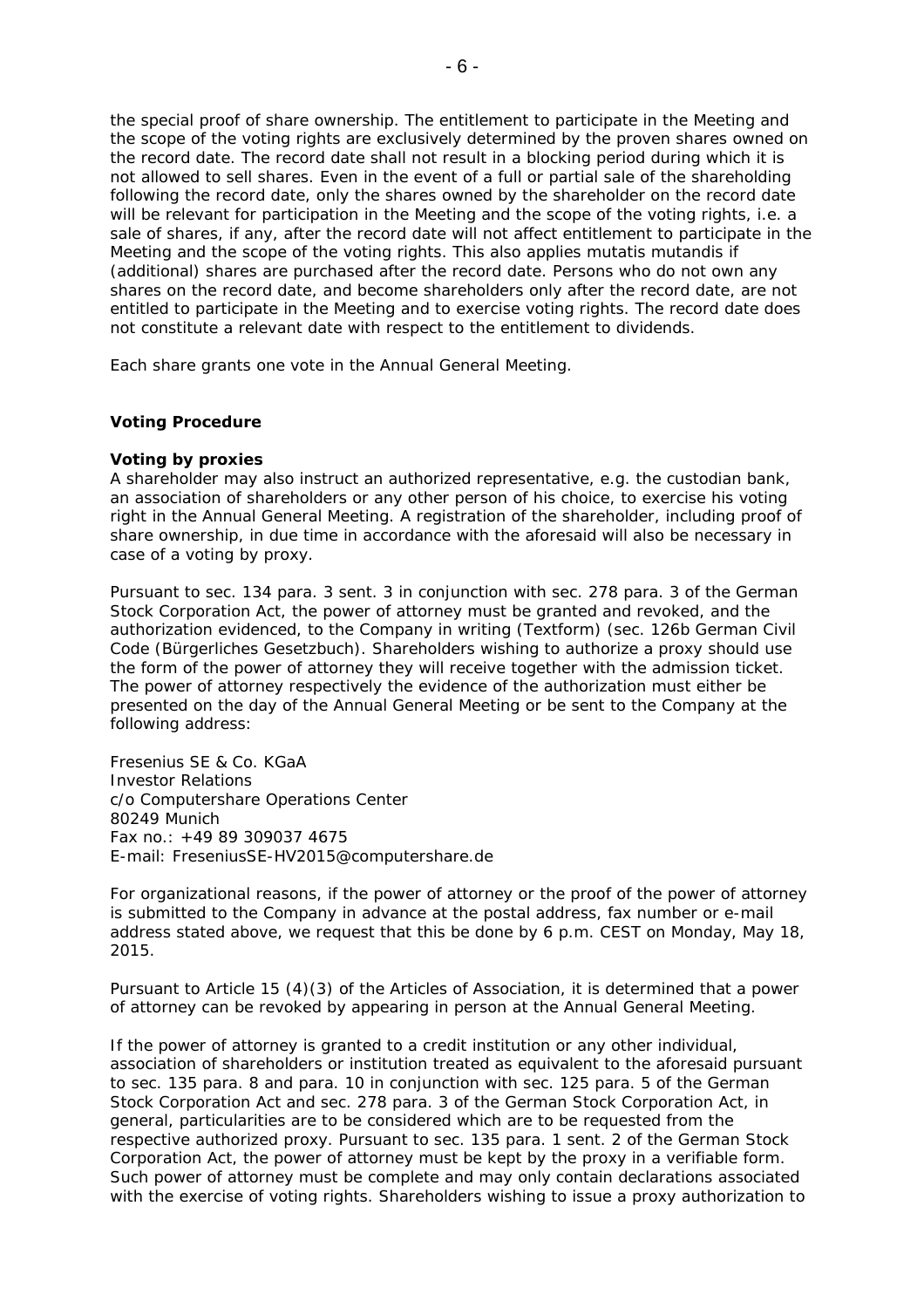a credit institution, an association of shareholders or any other individual or institution treated as equivalent to the aforesaid are requested to reach agreement with the same on the form of the power of attorney.

### *Voting by Company proxies*

In addition, in advance of the Annual General Meeting, the Company offers its shareholders the possibility of authorizing Company-nominated employees, who are bound by instructions given to them (*weisungsgebundene Stimmrechtsvertreter*), as proxies for the exercise of voting rights. Those shareholders who wish to grant a power of attorney to the proxies nominated by the Company also have to register for the Annual General Meeting and prove their eligibility as aforesaid. The power of attorney and the instructions to the proxies nominated by the Company shall be in writing (*Textform*) and must be granted by using the form the shareholders receive together with the admission ticket to the Annual General Meeting. The completed form may also be submitted to the Company prior to the Annual General Meeting at the following address:

Fresenius SE & Co. KGaA Investor Relations c/o Computershare Operations Center 80249 Munich Fax no.: +49 89 309037 4675 E-mail: FreseniusSE-HV2015@computershare.de

In this case, for organizational reasons, the form must be received by the Company by 6 p.m. CEST on Monday, May 18, 2015, at the postal address, fax number or e-mail address stated above. This does not affect the option of authorizing the Companynominated proxies during the course of the Annual General Meeting.

The Company proxies are to vote in accordance with the instructions issued by the shareholders. If no instructions are issued, the power of attorney shall be invalid. Please note that the proxies are unable to accept any authority or instructions for exercising the right to speak and to ask questions, to submit motions or to file objections against shareholders' resolutions adopted at the Annual General Meeting and that proxies will always abstain from voting in respect of resolutions proposed by shareholders during the Annual General Meeting which have not been announced prior to the Annual General Meeting.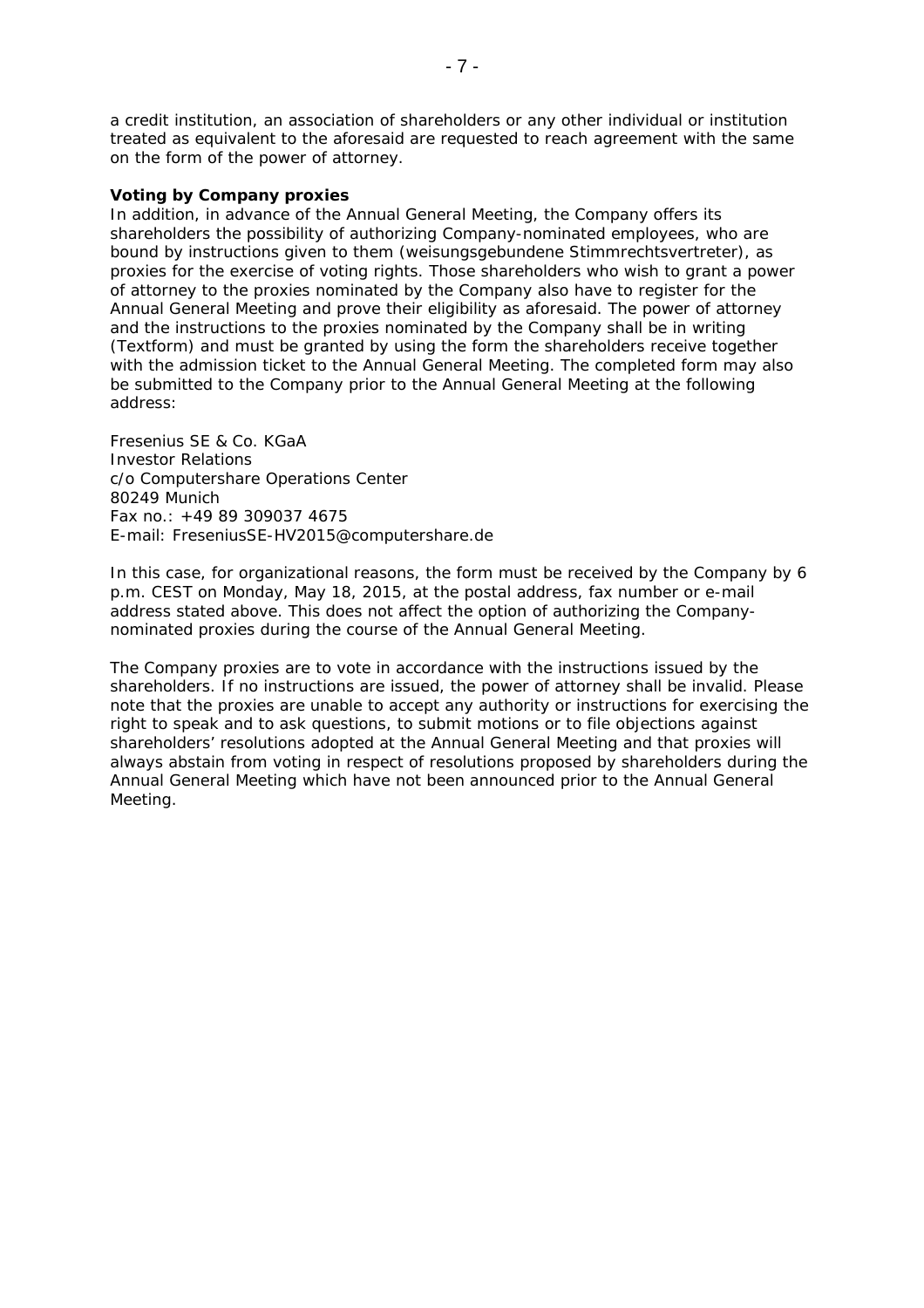### **Shareholder Rights**

## *Motions by shareholders to amend the agenda pursuant to sec. 122 para. 2 in conjunction with sec. 278 para. 3 of the German Stock Corporation Act*

Shareholders whose aggregate shareholding equals or exceeds 5% of the share capital or a pro-rata amount of Euro 500,000 may request that items be included in the agenda and published. Any such request must be made in writing to:

Fresenius SE & Co. KGaA Management Board of the General Partner Fresenius Management SE Attn.: Dr. Jürgen Götz Else-Kröner-Strasse 1 61352 Bad Homburg v.d.H.

The request must be received by the Company at the above address at least 30 days prior to the Annual General Meeting, i.e. the request must be received by April 19, 2015, 24:00 hours CEST. Each new item must be substantiated or accompanied by a proposal for resolution*.*

#### *Motions and election proposals by shareholders pursuant to secs. 126 para. 1 and 127 in conjunction with sec. 278 para. 3 of the German Stock Corporation Act*

Shareholders may file motions regarding individual agenda items (cf. sec. 126 para. 1 of the German Stock Corporation Act in conjunction with sec. 278 para. 3 of the German Stock Corporation Act); this also applies to proposals for the election of members of the Supervisory Board or of auditors (cf. sec. 127 in conjunction with sec. 278 para. 3 of the German Stock Corporation Act).

Pursuant to sec. 126 para. 1 in conjunction with sec. 278 para. 3 of the German Stock Corporation Act, motions by shareholders, including the shareholder's name, a statement of grounds for the motion and any comments by the Management, if any, are to be made available to the relevant authorized persons listed in sec. 125 paras. 1 to 3 in conjunction with sec. 278 para. 3 of the German Stock Corporation Act (as for example shareholders, among others, who so request) in accordance with the conditions set forth therein, provided that the shareholder has sent a counter motion opposed to a proposal of the General Partner and/or the Supervisory Board in respect of a certain agenda item, including a statement of grounds for the counter motion, to the Company at the address set forth below, no later than 14 days prior to the Annual General Meeting, i.e. the counter motion must be received by May 5, 2015, 24:00 hours CEST. The aforementioned information must be made available via the Company's website. A counter motion need not be made available if one of the exceptions pursuant to sec. 126 para. 2 in conjunction with sec. 278 para. 3 of the German Stock Corporation Act applies. The statement of grounds need not be made available if it exceeds a total of 5,000 characters.

The right of each shareholder to make counter motions regarding the various agenda items during the Annual General Meeting without advance communication to the Company remains unaffected. Please note that any counter motions which have been sent to the Company in advance and in due time will only be considered in the Annual General Meeting if they are submitted orally during the Meeting.

No statement of grounds need be provided for election proposals made by shareholders pursuant to sec. 127 in conjunction with sec. 278 para. 3 of the German Stock Corporation Act. Election proposals need not be made available by the General Partner if they do not contain the name, the exercised profession and the place of residence of the nominees and, in case of an election of members of the Supervisory Board, information on their membership in other supervisory boards, the constitution of which is required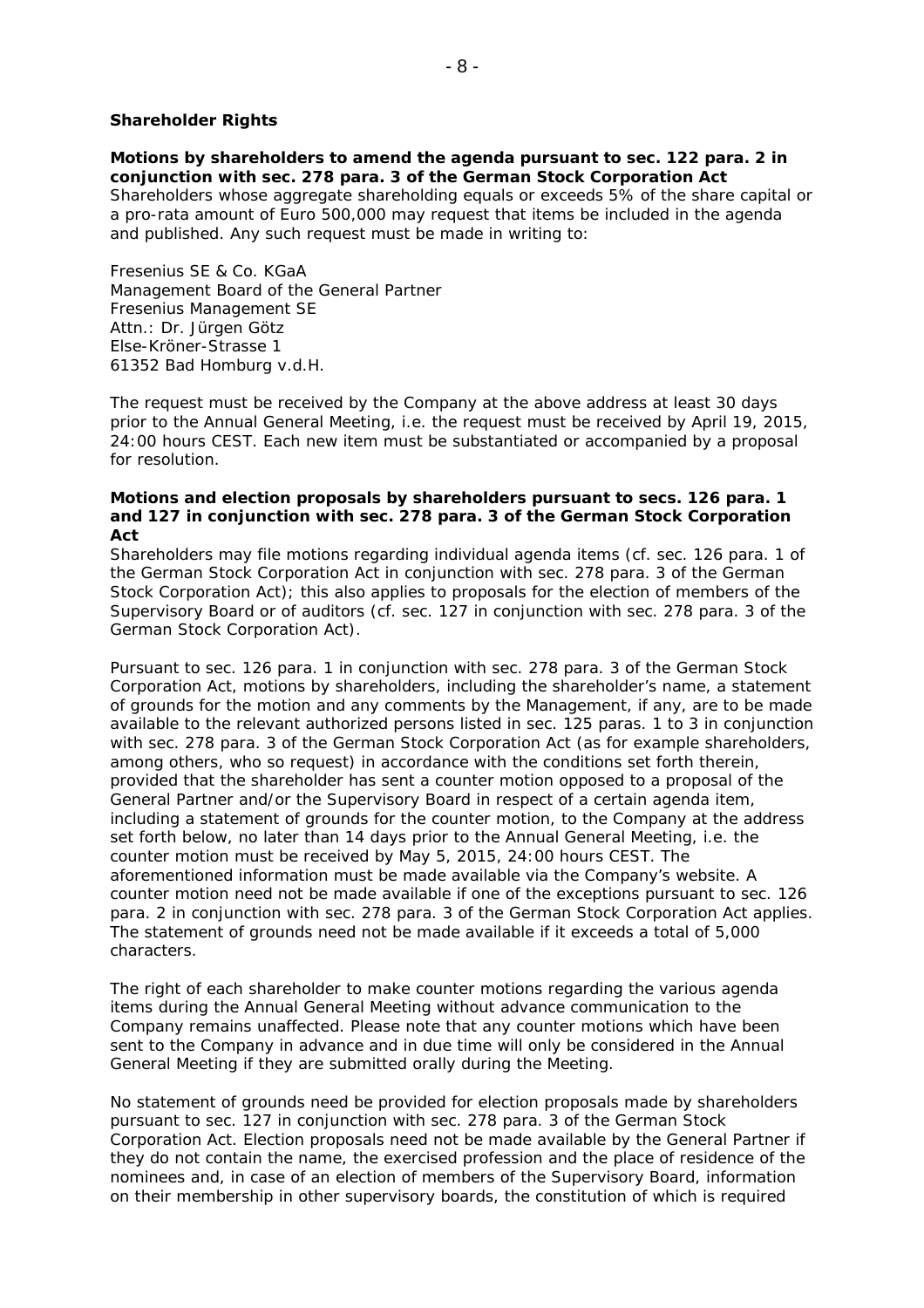under existing law (cf. sec. 127 sent. 3 in conjunction with sec. 124 para. 3 sent. 3 and sec. 125 para. 1 sent. 5 of the German Stock Corporation Act in conjunction with sec. 278 para. 3 of the German Stock Corporation Act). Pursuant to sec. 127 sent. 1 in conjunction with sec. 126 para. 2 of the German Stock Corporation Act in conjunction with sec. 278 para. 3 of the German Stock Corporation Act, there are further circumstances under which election proposals do not need to be made available via the website. In all other respects, the requirements and provisions for making motions available apply mutatis mutandis.

Any motions or election proposals of shareholders pursuant to sec. 126 para. 1 and sec. 127 in conjunction with sec. 278 para. 3 of the German Stock Corporation Act shall be sent exclusively to:

Fresenius SE & Co. KGaA Investor Relations Else-Kröner-Strasse 1 61352 Bad Homburg v.d.H. Fax no.: +49 (0) 61 72 / 608 24 88 E-mail: ir-fre@fresenius.com

Any motions and election proposals of shareholders which are to be made available will be published in accordance with the aforesaid conditions on the Company's website at www.fresenius.com under Investor Relations/Annual General Meeting. Comments of the management, if any, will also be published on that website.

### *Information right pursuant to sec. 131 para. 1 in conjunction with sec. 278 para. 3 of the German Stock Corporation Act*

At the Annual General Meeting, the General Partner shall, upon request, provide each shareholder with information regarding the matters of the Company to the extent such information is necessary for a proper evaluation of the relevant item on the agenda (cf. sec. 131 para. 1 in conjunction with sec. 278 para. 3 of the German Stock Corporation Act). The General Partner's duty to provide information also extends to the Company's legal and business relationships with any affiliated company as well as to the situation of the Group and the companies included in the consolidated financial statements. Any request for information must, in principle, be submitted orally at the Annual General Meeting during the course of discussion.

The information shall comply with the principles of conscientious and accurate accountability. The General Partner may refuse to provide information under the conditions set forth in sec. 131 (3) in conjunction with sec. 278 para. 3 of the German Stock Corporation Act. Pursuant to Article 17 (2) of the Articles of Association, the chairman of the Meeting may reasonably restrict the time granted to shareholders within the scope of their right to ask questions and to speak; in particular, he shall have the right to determine a reasonable time frame for the conduct of the Annual General Meeting, for individual agenda items, or for individual speakers either at the beginning or during the Annual General Meeting.

## **Annual General Meeting Documents**

As of the day of publication of this invitation, the following documents will be available, together with this notice, for inspection by the shareholders at the offices of Fresenius SE & Co. KGaA (Else-Kröner-Strasse 1, 61352 Bad Homburg v.d.H.):

- Financial statements of Fresenius SE & Co. KGaA for the year ended December 31, 2014, approved by the Supervisory Board
- Management Report of Fresenius SE & Co. KGaA for the fiscal year 2014
- IFRS consolidated financial statements of Fresenius SE & Co. KGaA for the year ended December 31, 2014, approved by the Supervisory Board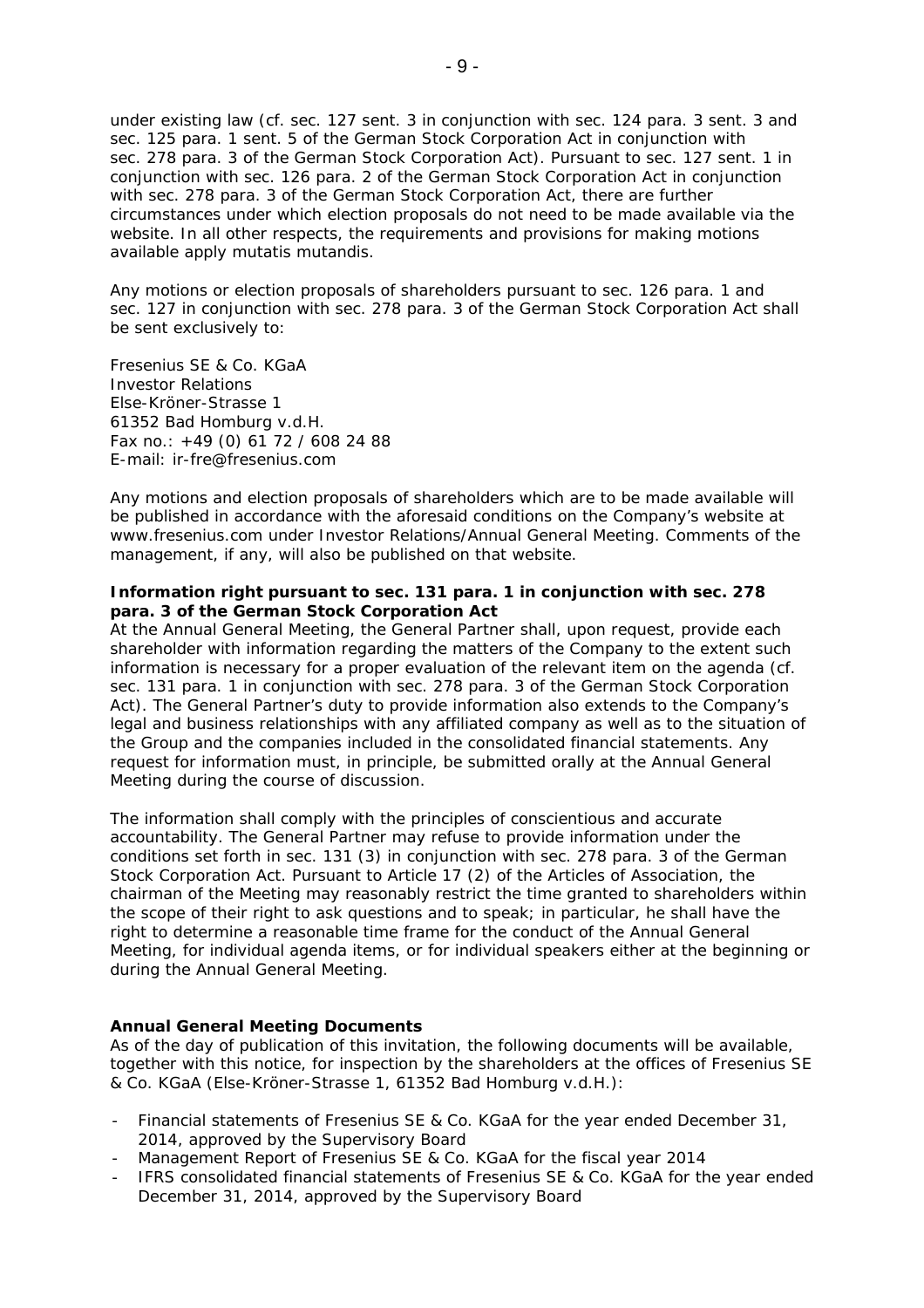- IFRS Group Management Report of Fresenius SE & Co. KGaA for the fiscal year 2014
- U.S. GAAP Annual Report 2014 of the Fresenius Group, including, amongst others, the report of the Supervisory Board, the corporate governance declaration and the remuneration report for the fiscal year 2014
- Proposal of the General Partner and the Supervisory Board on the allocation of the distributable profit for the fiscal year 2014 ended December 31, 2014
- Explanatory report of the General Partner relating to the disclosures provided in accordance with secs. 289 paras. 4 and 5, 315 para. 4 of the German Commercial Code
- The Domination Agreement between Fresenius SE & Co. KGaA and Fresenius Kabi AG dated 12 March 2015;
- The Domination Agreement between Fresenius SE & Co. KGaA and Fresenius Versicherungsvermittlungs GmbH dated 12 March 2015;
- Financial statements and annual reports of the Company for the fiscal years 2012, 2013, 2014;
- Financial statements and annual reports (except where they do not exist due to exemption pursuant to sec. 264 (3) of the German Commercial Code – Handelsgesetzbuch) of Fresenius Kabi AG and Fresenius Versicherungsvermittlungs GmbH 2012, 2013, 2014;
- The joint report on the Domination Agreement dated March 2015 in accordance with sec. 293a of the German Stock Corporation Act by the General Partner of the Fresenius SE& Co. KGaA, Fresenius Management SE, as the controlling company, and the members of the management board of Fresenius Kabi AG
- The joint report on the Domination Agreement dated March 2015 in accordance with sec. 293a of the German Stock Corporation Act by the General Partner of the Fresenius SE& Co. KGaA, Fresenius Management SE, as the controlling company, and the managing directors of Fresenius Versicherungsvermittlungs GmbH

The above documents will also be made available at the Annual General Meeting of the Company.

## **Publications on the Website**

The information pursuant to sec. 124a in conjunction with sec. 278 para. 3 of the German Stock Corporation Act regarding the Annual General Meeting (among other things, the invitation, documents to be made available, forms of proxy and for issuing instructions, applications by shareholders, if applicable) as well as further explanations concerning the rights of shareholders pursuant to sec. 122 para. 2 in conjunction with sec. 278 para. 3 of the German Stock Corporation Act, and pursuant to secs. 126 para. 1, 127 and 131 para. 1 of the German Stock Corporation Act in conjunction with sec. 278 para. 3 of the German Stock Corporation Act, are made available to shareholders on the Company's website at www.fresenius.com under Investor Relations/Annual General Meeting. It is intended to broadcast the speech of the Chairman of the Management Board in audio and video form on the Internet.

Bad Homburg v.d.H., April 2015

**Fresenius SE & Co. KGaA The General Partner Fresenius Management SE The Management Board**